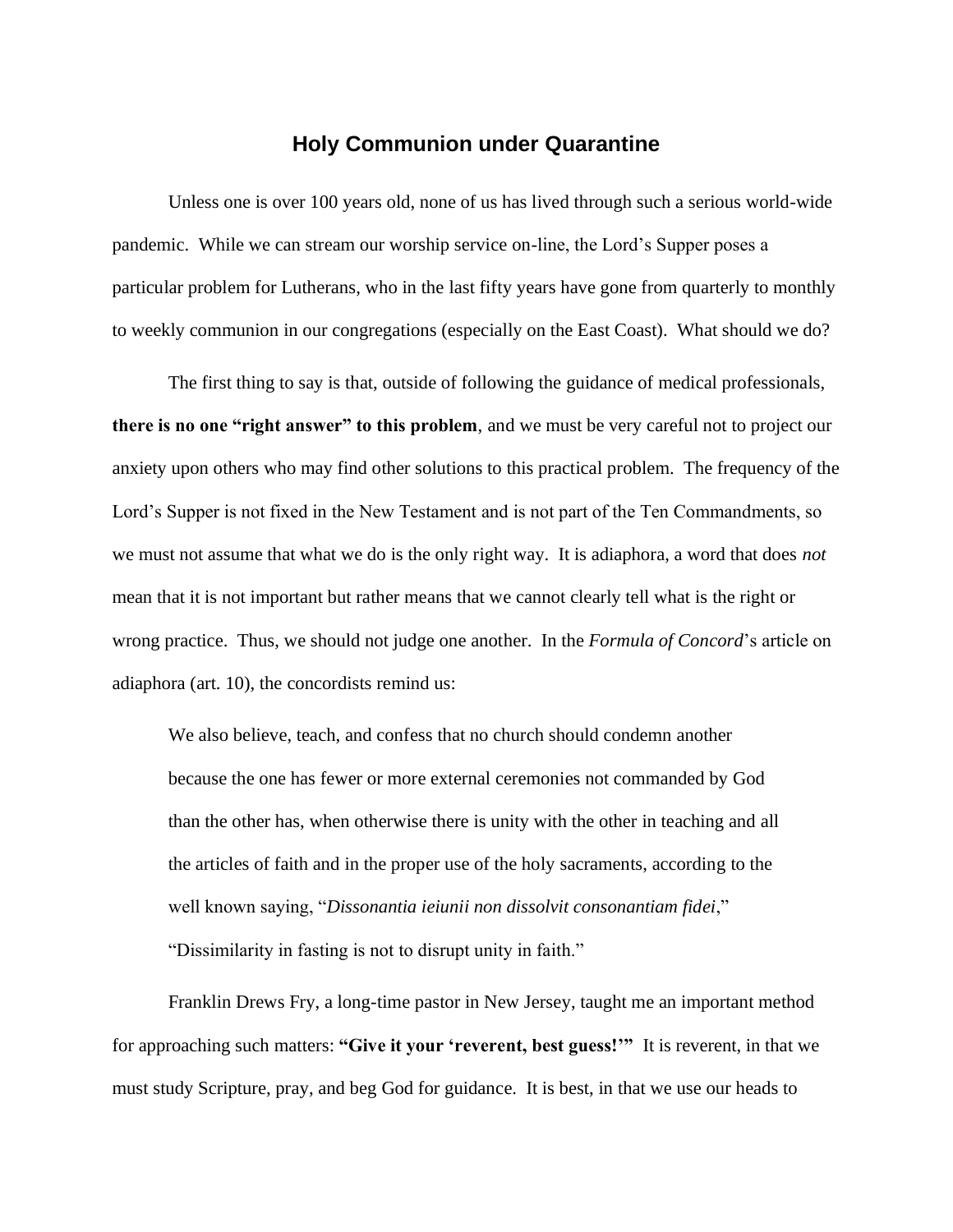figure out the best thing to do. But it remains a guess, because we are ignorant, sinful mortals, not God. This means that once we make a decision, we should always be open to suggestions about what may be better.

Now, when it comes to the Lord's Supper, as I said, **there is no magic number of times to celebrate**. The fact that Roman Catholic priests were required to celebrate the Mass daily in Luther's day led the reformers to emphasize a comment from the ancient church, which described how the church in Alexandria, Egypt did not do this. The fact that most of us celebrate weekly does not necessarily mean that this is the only practice. Indeed, *not* receiving the Lord's Supper during Lent this year would remind us that we are in solidarity with those who were preparing for Baptism in the ancient church, who would first receive the Supper *after* Baptism on Easter Day. Perhaps this virus is forcing on us a better Lenten discipline to impress upon us once more just how precious the Meal is and how we are all in need of the waters of baptism.

In 1523, followers of John Hus in Bohemia posed a question to Luther about the sacraments, given that many of them were bereft of pastors as a result of their struggle with the church of Rome. Luther, giving it his "reverent best guess," responded with *Concerning the Ministry* (*Luther's Works* [LW] 40:7-44). There he reminded his correspondents that in each household the head of that household could preach and, in this emergency situation, baptize. But, for Luther, the Lord's Supper was somewhat different and was intended to take place in the Sunday gathering and not privately. He also had high respect for the public office of ministry, so he did not think that the Lord's Supper should be celebrated without a properly called minister. Given that the church in Bohemia could not receive such pastors, Luther advised them to do without pastors in the emergency. He wrote (LW 40:9): "For it would be safer and more wholesome for the father of the household to read the gospel and, since the universal custom and

- 2 -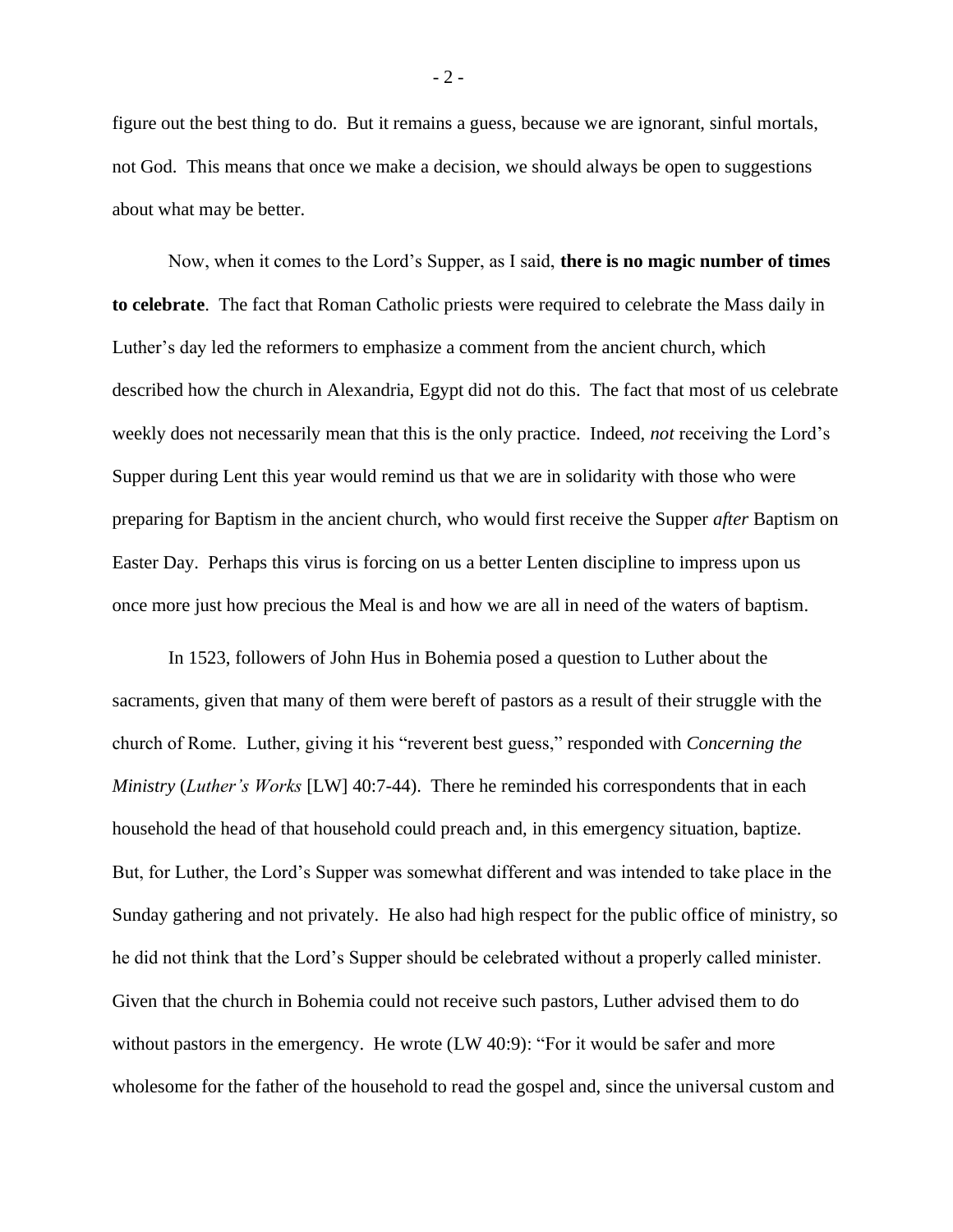use allows it to the laity, to baptize those born in his home, and so to govern himself and his according to the doctrine of Christ, even if throughout life they did not dare or could not receive the Eucharist. **For the Eucharist is not so necessary that salvation depends on it.** The gospel and baptism are sufficient since faith alone justifies and love alone lives rightly."

Moreover, in the same letter, Luther points out that **the Supper is itself a proclamation of the gospel**, given that Christ commands it be done "in remembrance of me" and Paul states that "as often as we eat … and drink … we proclaim the Lord's death." Thus, the Supper is not some sort of separate, required spiritual magic but it is another form of the Word, what St. Augustine called a "visible word." Thus, we must not confuse our desire to receive the Lord's Supper with a kind of necessity that leads us away from faith and trust in God's promises and toward a belief that worship is not really worship without the "mere performance of the work" of the liturgy. What matters is faith in the Word of God, who comes down from heaven and in aural and visible Word whispers, "You are mine," to which faith answers: "I'm yours."

**Once we are freed of some sort of spiritual necessity for celebrating the Supper, we are much better prepared to discuss with one another how best to behave in this situation.** But here, rather than doing theology "by fiat" ("the Bible, Luther, the Bishop or I say it; you better believe it; that settles it"), we need to practice Christian conversation about these matters, remembering that line from Proverbs: "A word fitly spoken is like apples of gold in a setting of silver." Or, as Philip Melanchthon once put it: "Wir sind zum wechselseitigen Gespräch geboren" (We are born to back-and-forth conversation). In part this means admitting to the weaknesses in all of our practical solutions. So, what are our options?

First, some congregations and their ministers may decide not to celebrate the Lord's Supper until the threat of this virus is over. The danger here, of course, is that people suddenly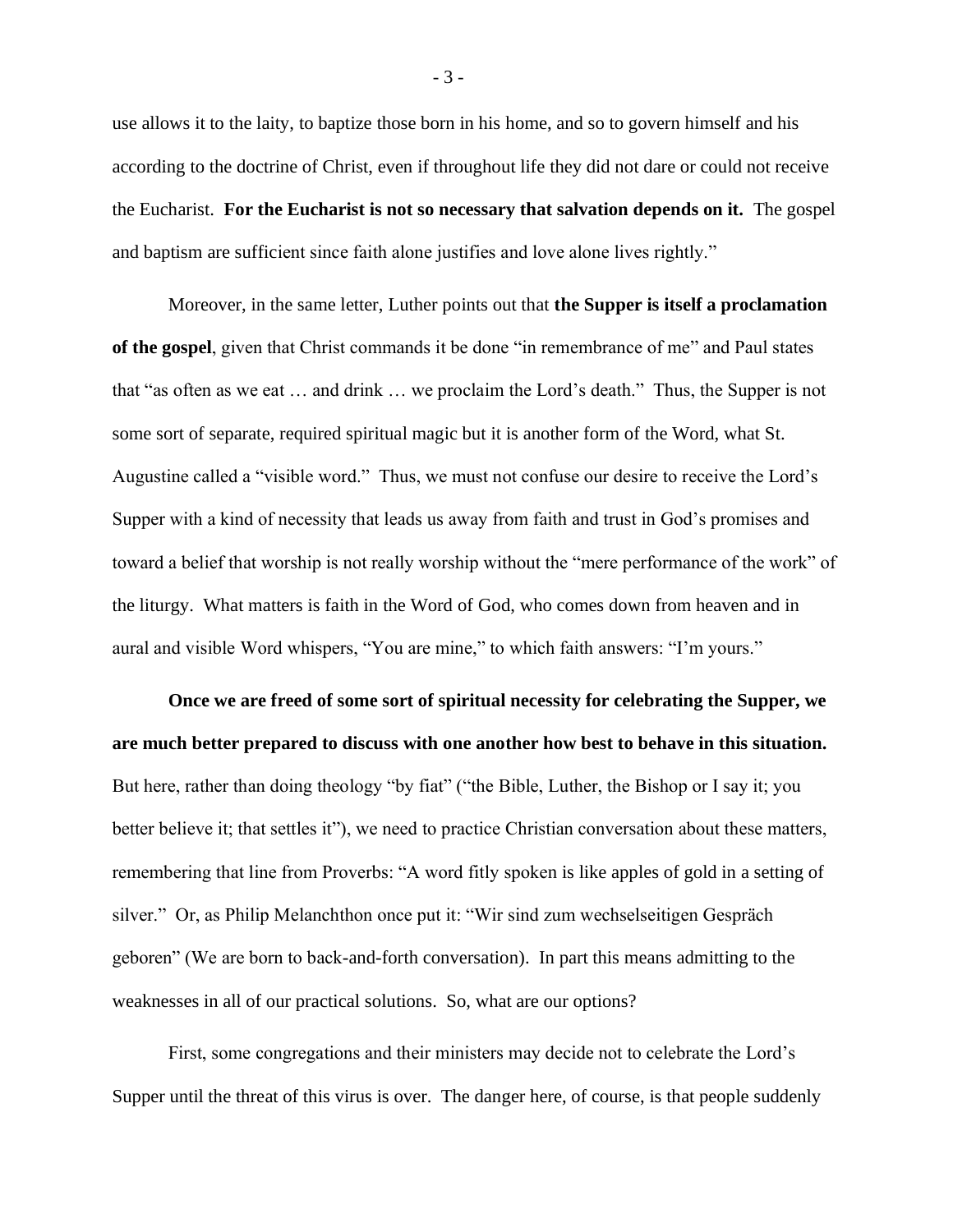get the idea that the Lord's Supper is optional even on days when we are healthy—even pointing to Luther for support, when in fact he was speaking especially to the emergency in the Bohemian Church.

Second, one could find a way to distribute the Lord's Supper as people drive up in their cars. Here we are in danger of turning the Sacrament into a bit of magic. Faith and proclamation would disappear as if the Sacrament were effective by the mere performance of the work. The church is not a drive-through restaurant but a Christian assembly, gathered around Word and Sacrament.

One could also, I suppose, send out bread and wine that would be "live streamed" consecrated by the pastor somewhere else. Here, too, the danger revolves around trying to create a virtual community and, again, turning the Supper into a bit of magic.

Another possibility might be to consecrate the elements and leave them on the altar for people to commune themselves as they come in individually to pray during the week. Here, too, the very communal nature of Holy Communion is in danger of being lost, and the meal becomes simply a support for individual piety rather than what it is: "Given and shed for *you*" [always plural in the Greek New Testament text].

Perhaps one of the ways to sort out our approaches is to ask, "Why do you" or "Why do I want to do this?" What's the point? I regularly warned my students that when it comes to the sacramental practices, the reformers saw two dangers. Either we make the sacrament into something effective by virtue of some work we do or virtue we possess ("Only if you're a believer is the sacrament effective") or we make the sacrament into something effective "by the mere performance of the rite." Even in an emergency such as what we face today, these dangers are lurking, and such practices threaten to undermine the actual heart of the sacraments—and the